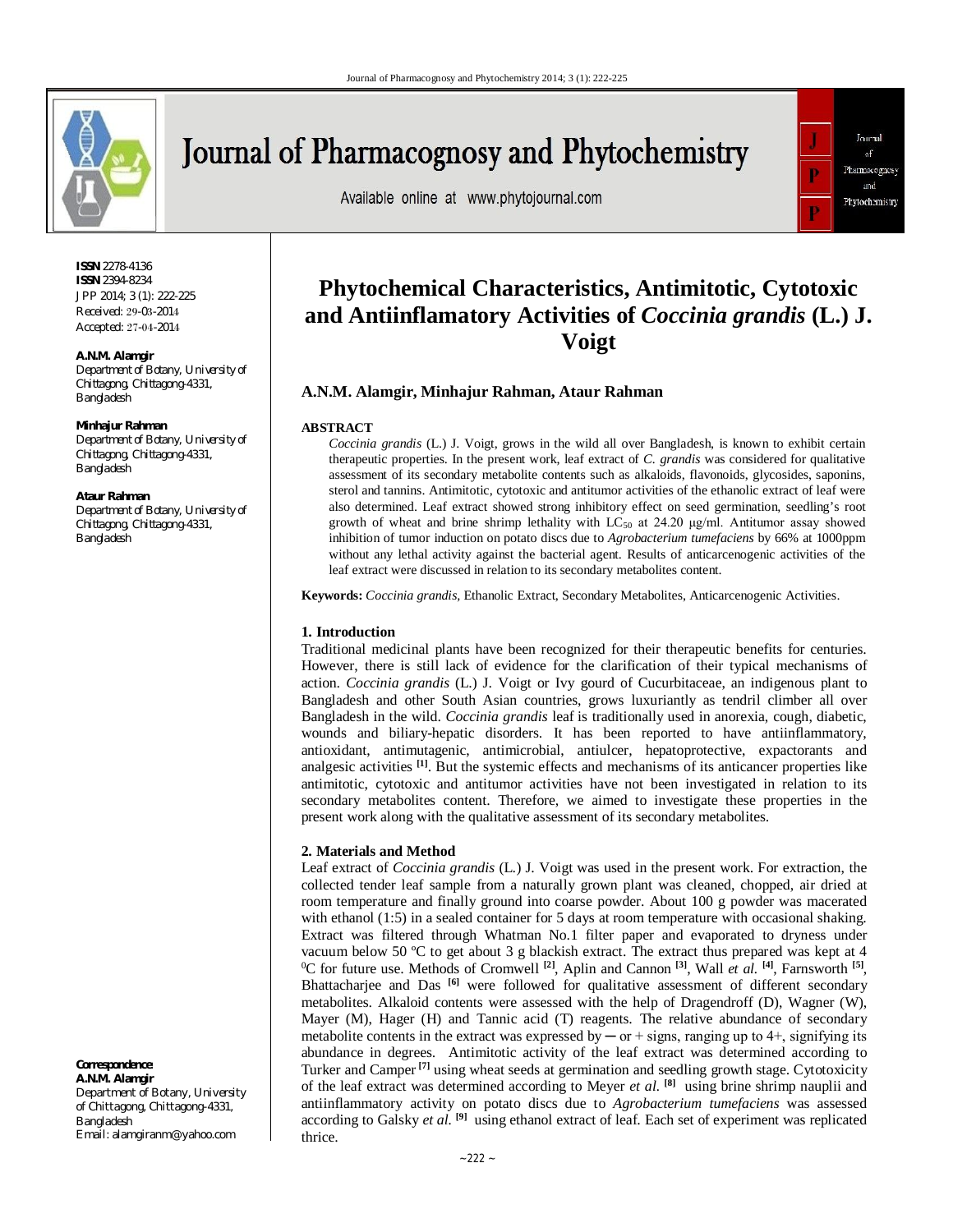### **3. Result and Discussion**

The curative value of medicinal herbs largely depends on their secondary metabolites, especially alkaloids, terpenoids and phenolic compounds. Results given in Table 1 show that alkaloid test by all five reagents gave positive result in the order of 2+ to 3+ signifying its presence in the leaf in substantial quantity. Among the rests, all metabolites except resin showed positive result.

**Table 1:** Qualitative assessment of different secondary metabolites in *C. grandis* leaf.

| <b>Secondary metabolites</b> |   |   |   |      |                                    |           |       |         |        |       |  |
|------------------------------|---|---|---|------|------------------------------------|-----------|-------|---------|--------|-------|--|
| <b>Alkaloid</b>              |   |   |   |      |                                    |           |       |         |        |       |  |
| Reagents used                |   |   |   |      | <b>Other secondary metabolites</b> |           |       |         |        |       |  |
|                              | W | M | H | m    | Flavonoid                          | Glycoside | Resin | Saponin | Sterol | Tanin |  |
| $3+$                         |   |   |   | $3+$ |                                    |           | -     |         |        |       |  |

The occurrence of different secondary metabolites suggests a wide range of biological application of the plant **[10, 11, 12]**. Several alkaloids like vinblastine, vincristine, camptothecin, taxol etc. are successfully employed in cancer treatment **[13]**. Kunle and Egharevba<sup>[14]</sup> suggested to consider the presence of flavonoids in a plant as indication of its antioxidant, antiallergic, antiinflammatory, antimicrobial and anticancer properties. However, glycoside derivatives showed very promising activity *in vitro* and *in vivo* **[15]** and two of them, ethylidene derivative etoposide **[16]** and theylidene derivative teniposide **[17]** were developed as anticancer drugs. Terpenoids and steroids are capable of preventing cancer **[18]**, because of their anticarcinogenic effects **[19]**. The presence of tannins shows that the plant is astringent as documented and suggests that it might have antiviral and antibacterial activities and can aid in wound healing and burns **[20]** . Recent reports show that tannins may have potential value as cytotoxic and/or antineoplastic agents **[21]**. Some researchers have also reported that some saponins have anticancer and immunemodulatory properties **[14, 22]**. Saponins and glycoside are also very important classes of secondary metabolites as some are

cardio-active and used in treatment of heart conditions **[23]** .

Growth inhibition test provides such way of detecting the antimitotic activity of chemical compounds under laboratory conditions. Antimitotic chemical compounds such as vinblastine and podophyllotoxin have been shown to inhibit cell division **[24, 25]** . Inhibition of cell division is a measure of the antimitotic activity of chemical compounds.

In the resent study, model of radish seed phytotoxicity assay described by Turker and Camper **[7]** was used to evaluate growth stimulation or inhibition properties of the ethanolic extracts of *C. grandis* leaf. The seed germination counts taken on the 5<sup>th</sup> day were 41.66±0.88 and 25.33±0.88 at 1000 ppm and 7500 ppm, respectively. (Figure 1). The root length measured on the  $5<sup>th</sup>$  day of experiment was 13.56 mm $\pm$ 0.34 at 1000 ppm extract and 8.83 mm  $\pm 0.37$  at 10,000 ppm extract (Figure 2). This indicates that higher doses were much more effective in inhibiting both seed germination and root growth in length. Similar result was observed by Inayatullah *et al.* **[26]** and Islam *et al.* **[27]** .

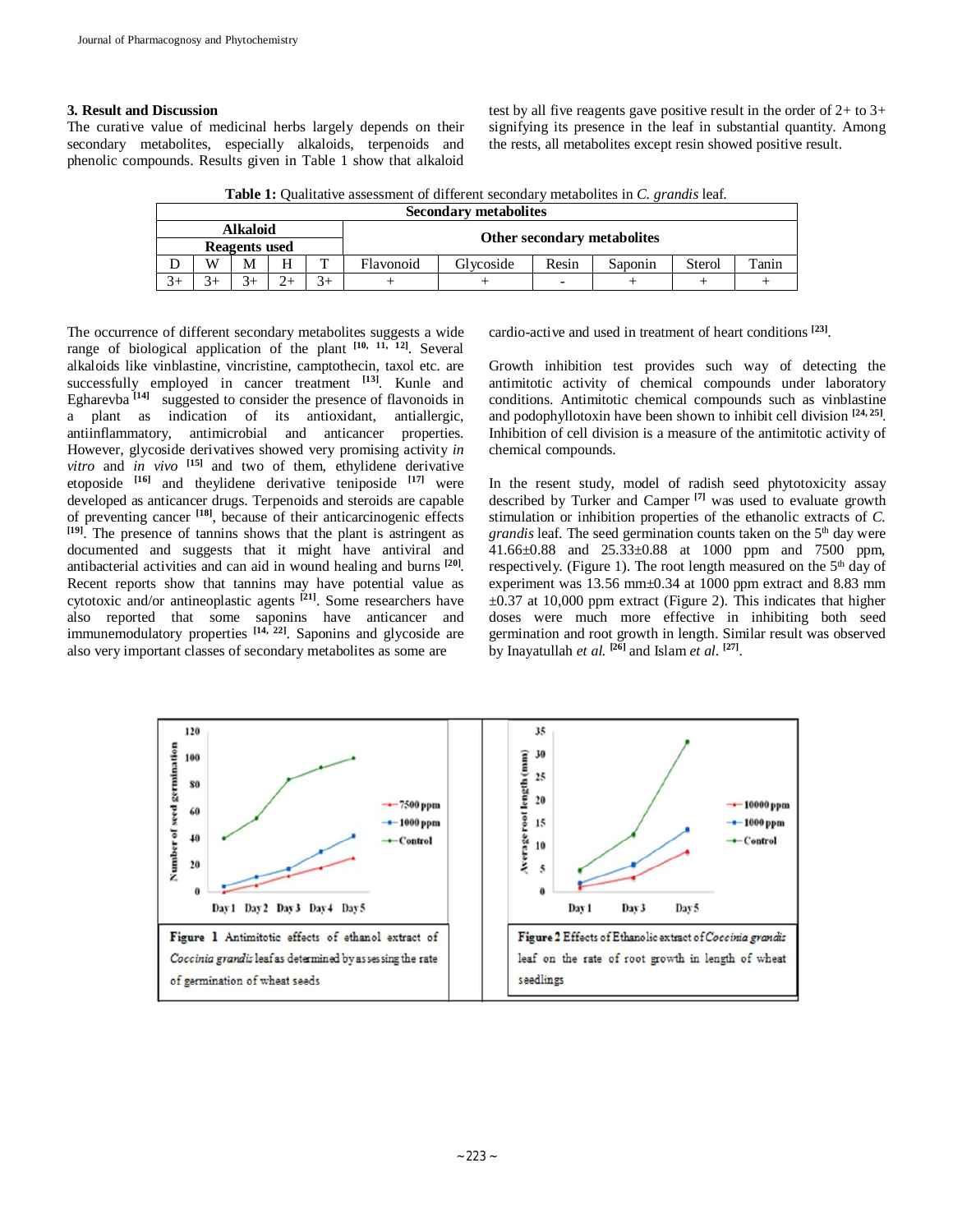

**Fig 3:** Effects of ethanolic extract of *C. grandis* leaf on crown gall tumor formation at different concentrations.

In the present work, *C. grandis* leaf extract showed LC<sub>50</sub> value of 24.20 μg/ml with brine shrimp nauplii. The cytotoxicity of plant material would indicate the presence of antitumour compounds in plant extract  $[28]$ . Crude extracts resulting in  $LC_{50}$  values of less than 250 μg/ml could be considered significantly active and potential for further investigation **[29]**. The leaf extract in the present work, had shown  $LC_{50}$  value of less than 250  $\mu$ g/ml and this might be the potential for inhibiting tumor or cancer cells. According to Coker *et al.* <sup>[30]</sup> antitumor agents might inhibit the initiation and growth of tumors in both plant and animal systems.

The crown gall tumor bioassay has helped in the short listing of plants with anticancer activity and in the discovery of novel compounds from plants  $[9, 31, 32, 33, 34]$ . It is a simple, inexpensive, rapid and sensitive assay for chemicals that disrupt the cell cycle (mitosis, S phase, etc.) regardless of their mode of action **[30]** . Inhibition of crown gall formation on potato discs by the leaf extract shows similar result against the P388 (3PS) leukemia in mice **[32]** .

**Table 2:** Effect of *C. grandis* leaf extract on tumor formation activities on potato disces

| <b>Concentration</b>                               | <b>Mean number of Tumor</b> $\pm$ SE | % of Inhibition |
|----------------------------------------------------|--------------------------------------|-----------------|
| Negative control<br>(Without extract or supressor) | $25 \pm 0.7071$                      |                 |
| $10$ ppm                                           | $19.6 \pm 1.0770$                    | 21.60           |
| $100$ ppm                                          | $14\pm0.9129$                        | 44.00           |
| $1000$ ppm                                         | $8.5 \pm 0.6455$                     | 66.00           |

The leaf extract of *C. grandis* of the present work exhibited a dose dependent manner of inhibitory action. The % inhibition of tumor (Photograph-1) was compared with the standard tumor suppressor drug, camptothecin (positive control), which completely inhibited the growth of gall tumor on potato discs. Highly significant tumor inhibition e.g. 44% and 66% was observed at 100 ppm and 1000 ppm concentration **(**Table 2**)** of the leaf extract respectively because plant extracts showing more than 20% tumor inhibition activity are considered significant **[31]**. Similar findings were also reported by others **[28, 35, 36, 37]** with other plants.

#### **4. References**

- 1. Yadav G, Mishra A, Tiwari A. Medical properties of ivy gourd (*Cephalandra indica*). A review IJPRD 2010; 2(9):92-98.
- 2. Cromwell BT. Modern method of plant analysis. Springerveriag, Berlin, 1955, 373-374.
- 3. Aplin TEH, Cannon JR. Distribution of alkaloids in some western Australian plants. Eco Bot 1971; 25(4):366-380.
- 4. Wall ME, Krider MM, Krewson CF, Eddy CR, Willaman JJ, Corell SS *et al*. Steroidal sapogenins. Survey of plants for steroidal sapogenins and other constituents. J Pharm 1954; 1-7.
- 5. Farnsworth NR. Biological and physiochemical screening of plants. J Pharm 1966; 55:225-276.
- 6. Bhattacharjee AK, Das AK. Phytochemical screening of few Mysore plants. Econ Bot 1969; 23(3):204-206.
- 7. Turker AU, Camper ND. Biological activity of common mullein, a medicinal plant. J Ethnopharmacol 2002; 82:117- 125.
- 8. Meyer BN, Ferrigni NR, Putnam JE, Jacobson LB, Nichols

DE, McLaughlin JL. Brine shrimp, a convenient general bioassay for active plant constituents. Planta Medica 1982; 45: 31-34.

- 9. Galsky AB, Wilsey JP, Powell RG. Crown-gall tumor disc bioassay, a possible aid in the detection of compounds with antitumor activity. Plant Physiol. 1980; 65:184-185.
- 10. Tanrisever N, Fischer H, Williamson GB. Methofurans from Calamintha ashei, Effects on Schizachyrium scoparium and Lactuca sativa. Phytochemistry 1988; 27(8):2523-2526.
- 11. Tashiro T, Sano S, Mori K. Synthesis of Optically Active 3 methyl-Alphahimachelene, sex pheromone of Sandfly, Lutzomyia longipalpis Nippon Kaggakai Koen Yokoshu. 2000; 78(2):900-908.
- 12. Ramzi AA, Mothana SA, Faisal AS, Lindquist A. Antimicrobial, Antioxidant and cytotoxic activities and phytochemical screening of some Yemeni Medicinal plants. Evidence–based Complementary and Alternative Medicine 2008; 7(3):323-330.
- 13. Syrovets TY, Laumonnier. Project 1, Pentacyclic triterpenoids from the family of boswellic acids as antitumor agents, identification of effective molecular structures and molecular characterization of cytotoxic mechanisms. 2009 http,// www.uni-ulm.de/ klinik/ nhk/dept /research/projekte \_Syrovets \_neu.htm.
- 14. Kunle OF, Egharevba HO. Preliminary studies on Vernonia ambigua, phytochemistry and antimicrobial screening of whole plant. Ethnobotanical Leaflets. 2009; 13:1216-1221
- 15. Keller-Juslén C, Kuhn M, Von-Wartburg A, Stähelin H. J. Synthesis and antimitotic activity of glycosidic lignan